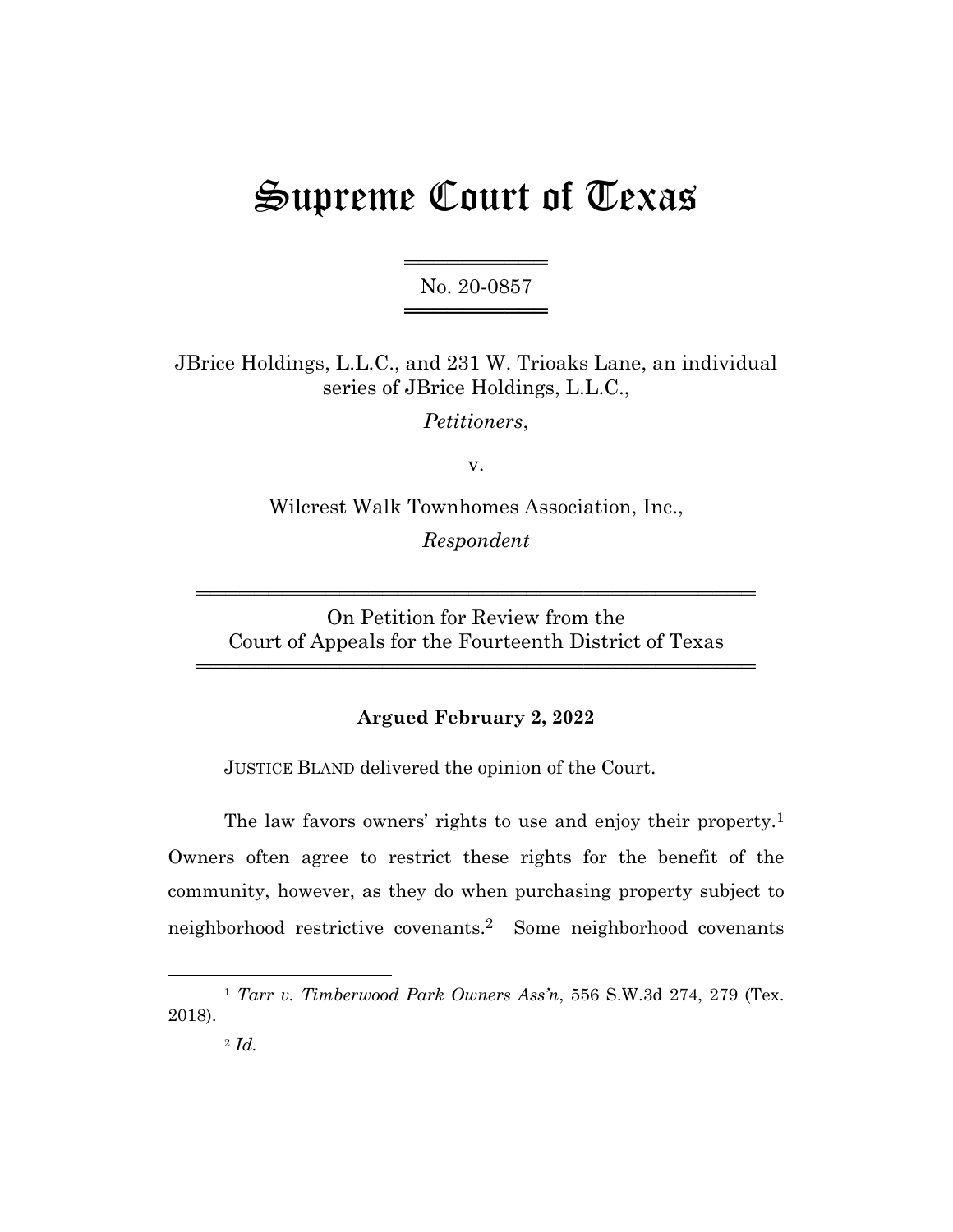empower their homeowners' associations to adopt even further restrictions. Because a property owner's consent to a restriction is the foundation for its legitimacy, courts will enforce it only if the deed incorporates the restriction or authorizes its adoption at the time of purchase, or when governing law otherwise permits the restriction.<sup>3</sup>

In this dispute between a homeowners' association and a townhome owner, the trial court enjoined the owner from renting its townhomes for terms of fewer than seven days. The trial court ruled that the short-term rentals breached a residential-use provision found within the neighborhood's deed restrictions. The court of appeals affirmed on a different basis, holding that the homeowners' association possessed independent authority to restrict short-term rentals under Section 204.010(a)(6) of the Property Code.<sup>4</sup>

We conclude that neither the deed covenants nor the Property Code authorized the homeowners' association to impose a short-term rental restriction. The covenants explicitly forbid restraints on an owner's right to lease unless the restriction is contained within the neighborhood's governing documents. The governing documents, in turn, contain no covenant that restricts the duration of an otherwise

<sup>&</sup>lt;sup>3</sup> *See id.* at 280–81 (observing that courts enforce such agreements "subject to certain well-established limitations," including that buyers must have "actual or constructive knowledge" of them upon purchase).

<sup>4</sup> 638 S.W.3d 712, 718 (Tex. App.—Houston [14th Dist.] 2020); Tex. Prop. Code § 204.010(a) ("Unless otherwise provided by the restrictions or the association's articles of incorporation or bylaws, the property owners' association, acting through its board of directors or trustees, may: . . . (6) regulate the use, maintenance, repair, replacement, modification, and appearance of the subdivision . . . .").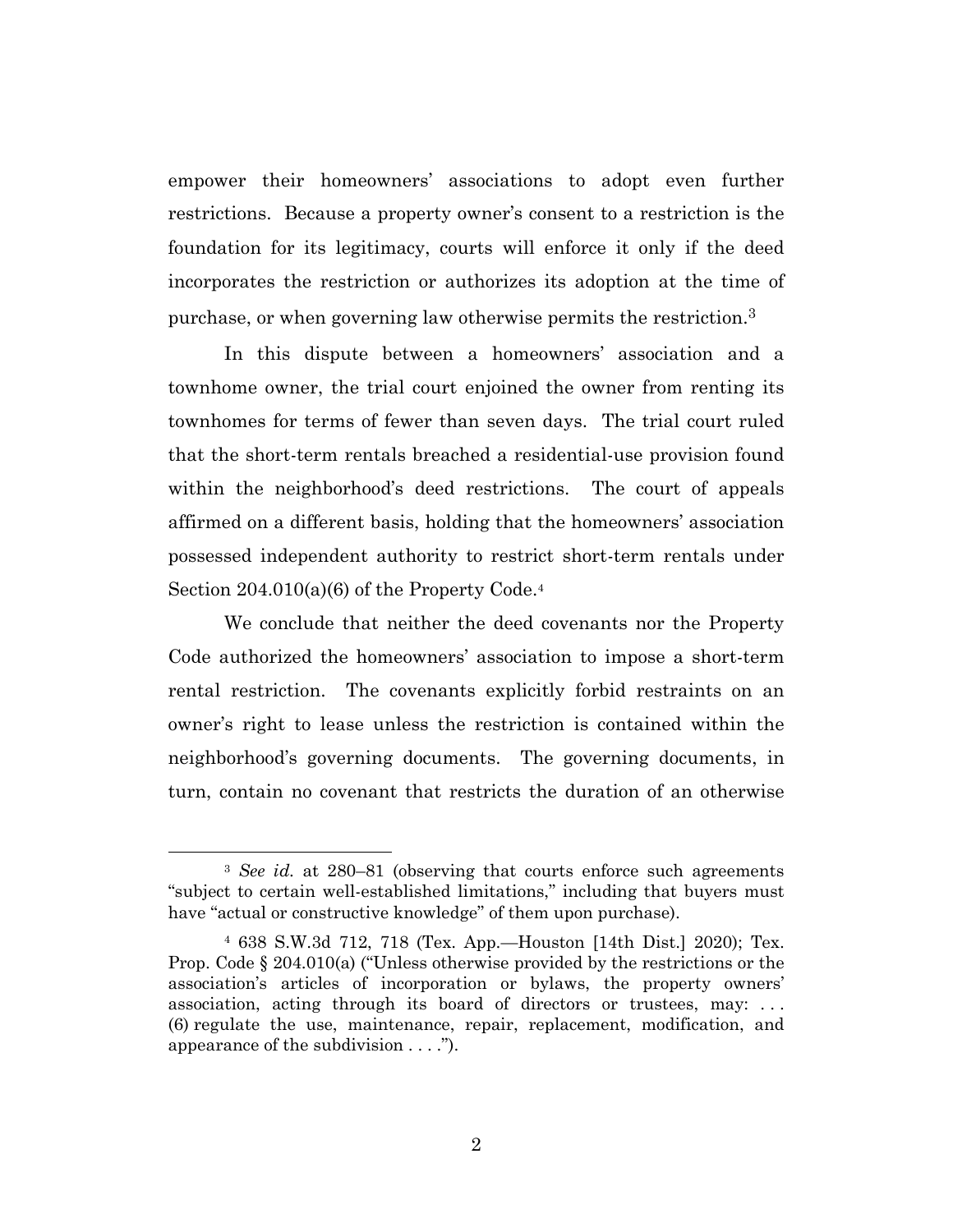permissible lease. Further, the association had no statutory authority to restrict short-term rentals. Section 204.010(a)(6) does not authorize associations to adopt rules that conflict with their governing deed covenants, and the association's rules in this case conflict with the covenant providing that "there shall be no restriction on the right of any townhouse owner to lease his unit" unless it is stated in the covenants themselves. Accordingly, we reverse the court of appeals' judgment, render judgment in favor of the townhome owner, and remand the case to the trial court for the consideration of attorney's fees.

**I**

Jerry Brice purchased two townhomes in the Wilcrest Walk subdivision through his company, JBrice Holdings, L.L.C., the petitioner. JBrice then offered the townhomes for lease on a vacation rental website. The record does not contain a copy of any lease agreement, but website listings advertise the townhomes for rent for two- and three-night minimums.

The townhomes in Wilcrest Walk are subject to neighborhood deed covenants. The covenants also empower the Wilcrest Walk Townhomes Association, the respondent, to enforce the covenants and otherwise govern the community.

One of the Wilcrest Walk covenants governs leasing activity. Leases must be in writing and tenants must comply with the neighborhood covenants. This covenant, however, limits additional restraints on an owner's right to lease. A leasing restriction must be found within the covenants or in the Association's governing documents;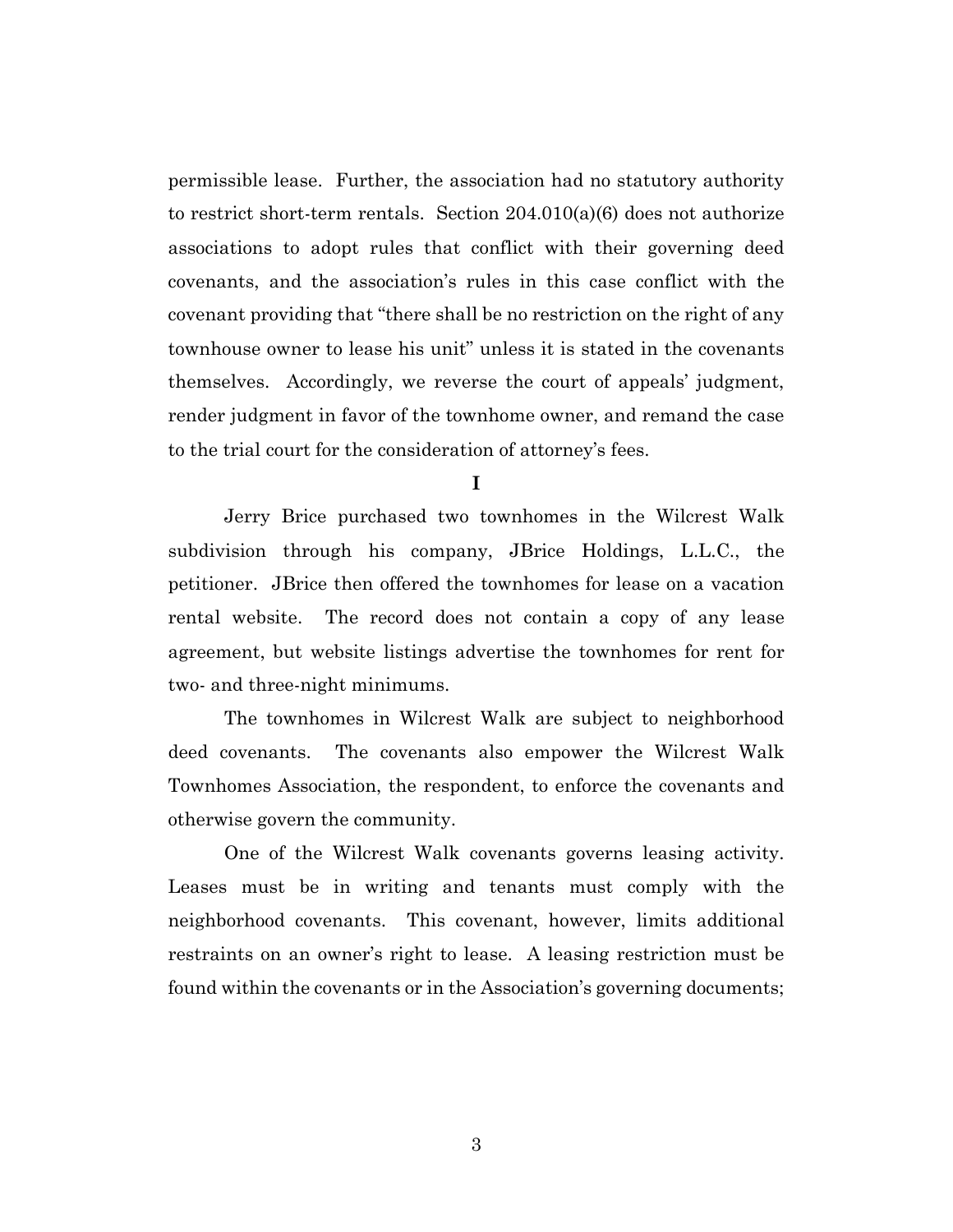otherwise, "there shall be no restriction on the right of any townhouse owner to lease his unit":

[A]ll leases of any townhouse units must: (i) be in writing, and (ii) provide that such leases are specifically subject in all respects to the provisions of the Declaration, Articles of Incorporation and By-laws of the Association, and that any failure by the lessee to comply with the terms and conditions of such documents shall be a default under such leases. *Other than the foregoing, there shall be no restriction on the right of any townhouse owner to lease his unit.<sup>5</sup>*

Thus, the leasing covenant permits owners to lease their property, so long as the lease and the owner's tenants comply with the covenants and the Association's bylaws.

Another covenant limits townhome occupancy to "private single family residence[s] for the Owner, his family, guests and tenants," and it forbids commercial uses:

No Owner shall occupy or use his Building Plot or building thereon, or permit the same or any part thereof to be occupied or used for any purpose other than as a private single family residence for the Owner, his family, guests and tenants . . . . No Building Plot shall be used or occupied for any business, commercial, trade or professional purposes either apart from or in connection with the use thereof as a residence.

Because this residential-use clause is a part of the deed covenants, its limits apply to leased property notwithstanding the "no restriction" on leasing covenant.

<sup>5</sup> Emphasis added.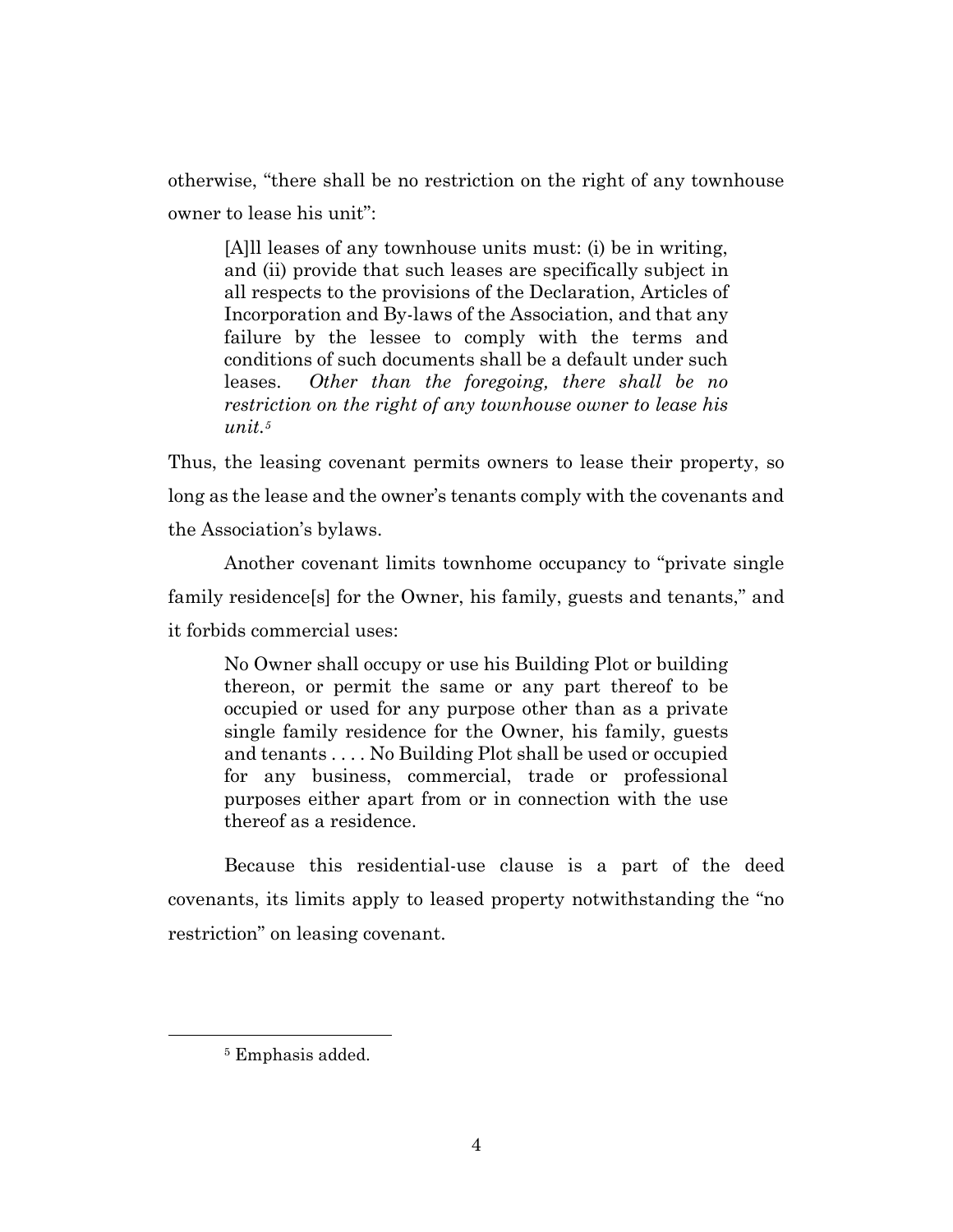The Association demanded that JBrice stop leasing its townhomes for short-term rentals. In response, JBrice sued to enforce the covenant granting it the right to lease without restriction. JBrice observed that neither the residential-use clause nor any other covenant limits an owner's right to rent his property for a minimum duration. The Association counterclaimed, alleging breach of the residential-use provision, and it further asserted a nuisance claim.

Meanwhile, the Association adopted rules forbidding townhome rentals that would require an owner to remit state hotel tax, effectively banning rentals of fewer than thirty days.<sup>6</sup> JBrice amended its suit, seeking a declaration that the Association's new rules are unenforceable because they conflict with the Wilcrest Walk covenant limiting restraints on an owner's right to lease.

The trial court granted partial summary judgment to the Association, ruling that JBrice had violated the residential-use restriction. After an evidentiary hearing, the court permanently enjoined JBrice from leasing its townhomes for periods of fewer than seven days.

The court of appeals affirmed on different grounds.<sup>7</sup> It held that Property Code Section 204.010(a)(6) authorized the Association to adopt

<sup>6</sup> Tax Code Chapter 156 imposes a hotel occupancy tax on persons who purchase the right to use or occupy a hotel room costing more than \$15 a day. Tex. Tax Code § 156.051(a). Under Chapter 156, "'hotel' includes a short-term rental," *id.* § 156.001(b), but it "does not impose a tax on a person who has the right to use or possess a room in a hotel for at least 30 consecutive days," *id.* § 156.101.

<sup>7</sup> 638 S.W.3d at 718.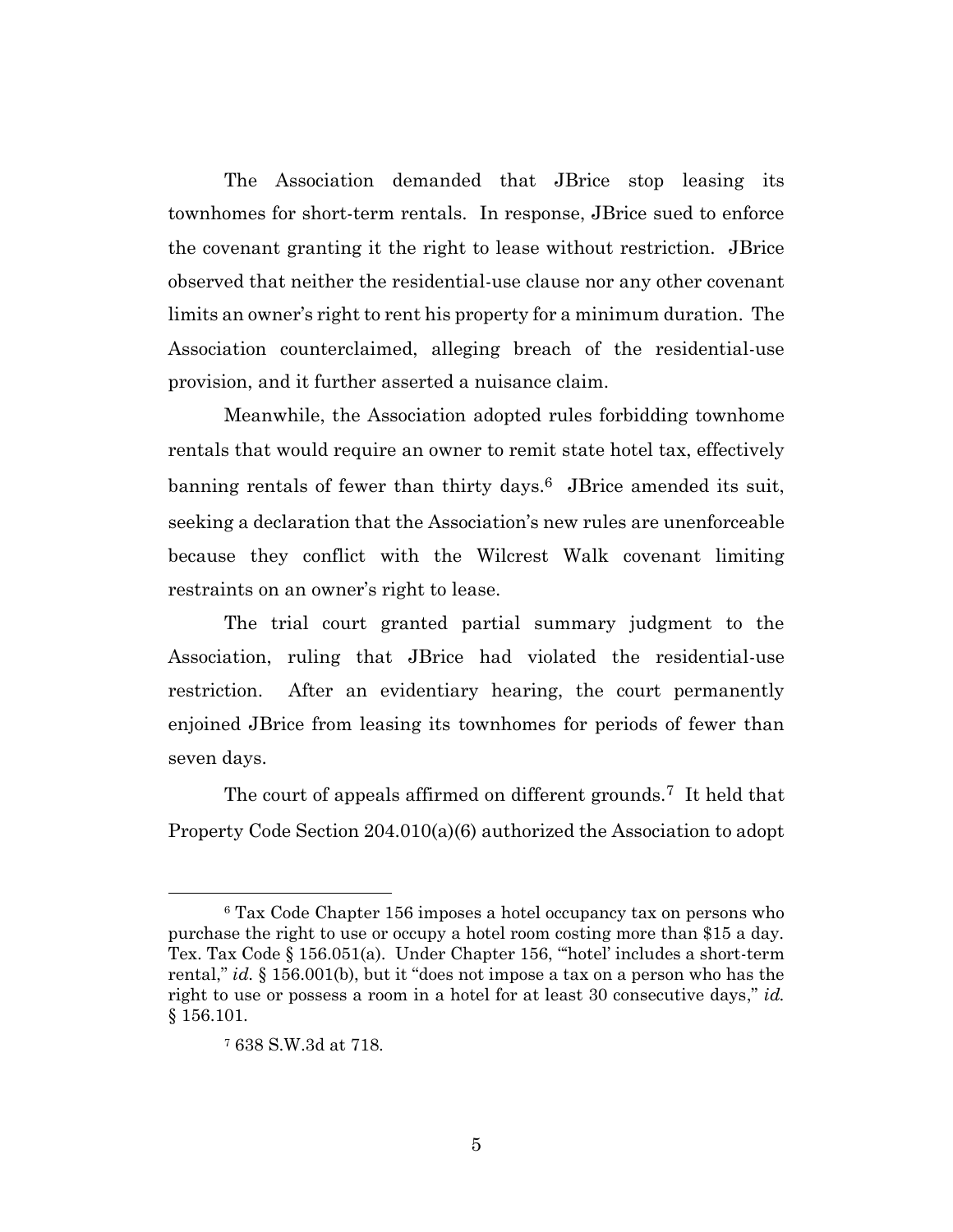rules banning short-term rentals. Section 204.010(a)(6) grants owners' associations in Harris County the authority to regulate property uses within their neighborhoods, provided that the regulations do not conflict with the neighborhood's deed covenants.<sup>8</sup> Despite the Wilcrest Walk covenant limiting the Association's power to impose restraints on an owner's right to lease, the court of appeals concluded that the Association could impose rules limiting short-term rentals because the governing documents are silent as to the specific duration of any lease.<sup>9</sup> We granted review.

# **II**

Restrictive covenants are contracts that run with the land,<sup>10</sup> and are "subject to the general rules of contract construction." <sup>11</sup> We review "a trial court's interpretation of a restrictive covenant de novo."<sup>12</sup> A covenant under review "may not be enlarged, extended, stretched or changed by construction."13 Thus, to validly limit an owner's property

<sup>8</sup> Tex. Prop. Code § 204.010(a) ("Unless otherwise provided by the restrictions or the association's articles of incorporation or bylaws, the property owners' association, acting through its board of directors or trustees, may: . . . (6) regulate the use, maintenance, repair, replacement, modification, and appearance of the subdivision . . . .").

<sup>9</sup> 638 S.W.3d at 718.

<sup>10</sup> *Inwood N. Homeowners' Ass'n, Inc. v. Harris*, 736 S.W.2d 632, 635 (Tex. 1987).

<sup>11</sup> *Tarr*, 556 S.W.3d at 280 (quoting *Pilarcik v. Emmons*, 966 S.W.2d 474, 478 (Tex. 1998)).

<sup>12</sup> *Id.* (citing *Buckner v. Lakes of Somerset Homeowners Ass'n*, 133 S.W.3d 294, 297 (Tex. App.—Fort Worth 2004, pet. denied)).

<sup>13</sup> *Id.* (quoting *Wilmoth v. Wilcox*, 734 S.W.2d 656, 657 (Tex. 1987)).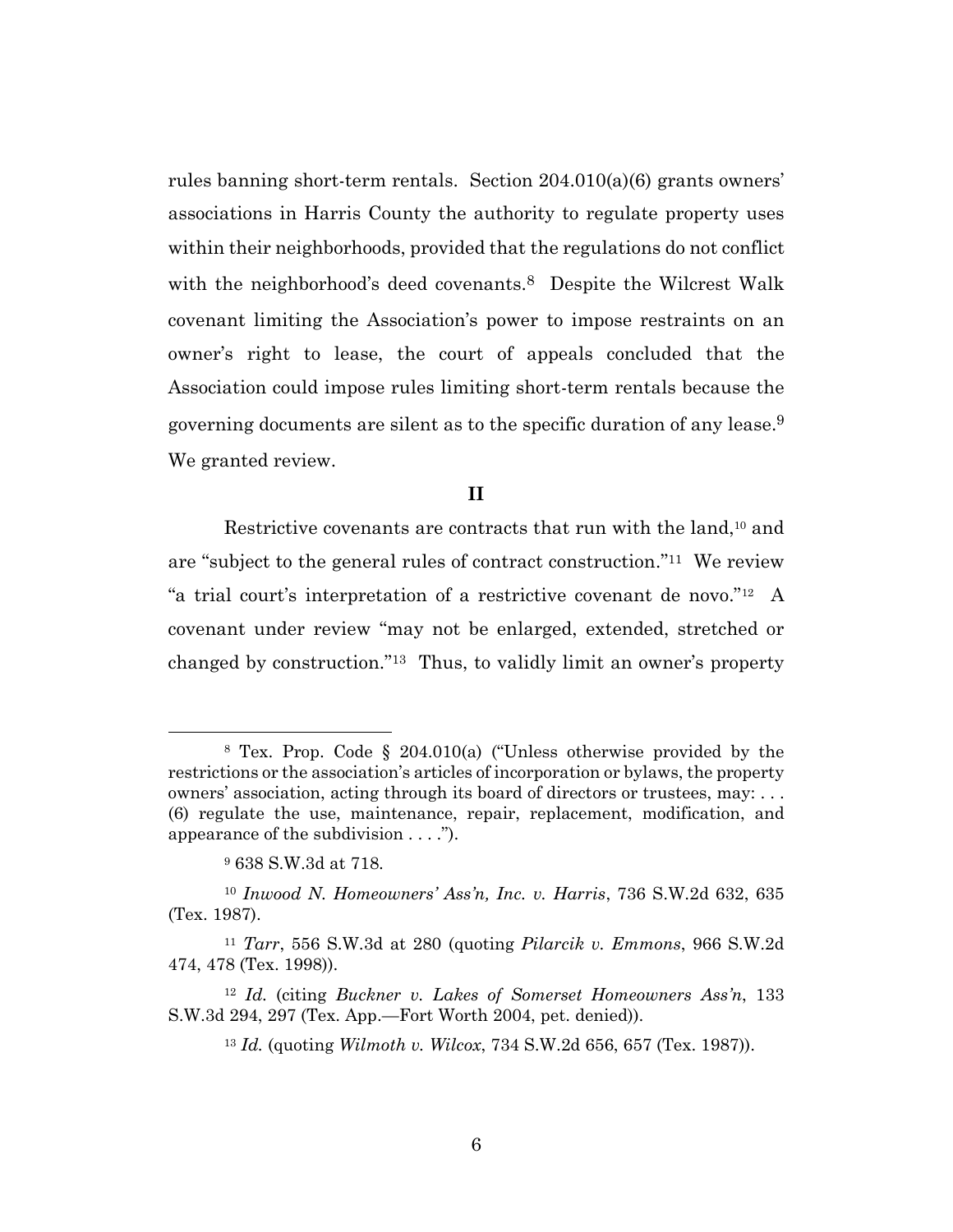use, a covenant must plainly prohibit that use.<sup>14</sup> Otherwise, an owner "who purchases for value and without notice takes the land free from the restriction."15 As with contracts, courts should avoid an interpretation of one covenant that nullifies another. <sup>16</sup>

#### **A**

We first determine whether short-term rentals violate an existing Wilcrest Walk deed covenant. If so, then the covenant that prohibits restraint of an owner's right to lease does not protect that use—the leasing covenant is subject to leasing conditions contained within the restrictions themselves. The Association argues that we should read the residential-use covenant to exclude short-term rentals. JBrice responds that this provision does not forbid short-term rentals, so long as those rentals comply with the neighborhood's deed restrictions, bylaws, and articles of incorporation.

The Wilcrest Walk residential-use restriction states:

No Owner shall occupy or use his Building Plot or building thereon, or permit the same or any part thereof to be occupied or used for any purpose other than as a private single family residence for the Owner, his family, guests and tenants . . . . No Building Plot shall be used or occupied for any business, commercial, trade or professional purposes either apart from or in connection with the use thereof as a residence.

<sup>&</sup>lt;sup>14</sup> *Id.* at 281–82. The principle that courts will give effect to covenants according to their plain meaning is "well established." *Id.* at 282.

<sup>15</sup> *Davis v. Huey*, 620 S.W.2d 561, 566 (Tex. 1981).

<sup>16</sup> *Tarr*, 556 S.W.3d at 280 (quoting *Pilarcik*, 966 S.W.2d at 479).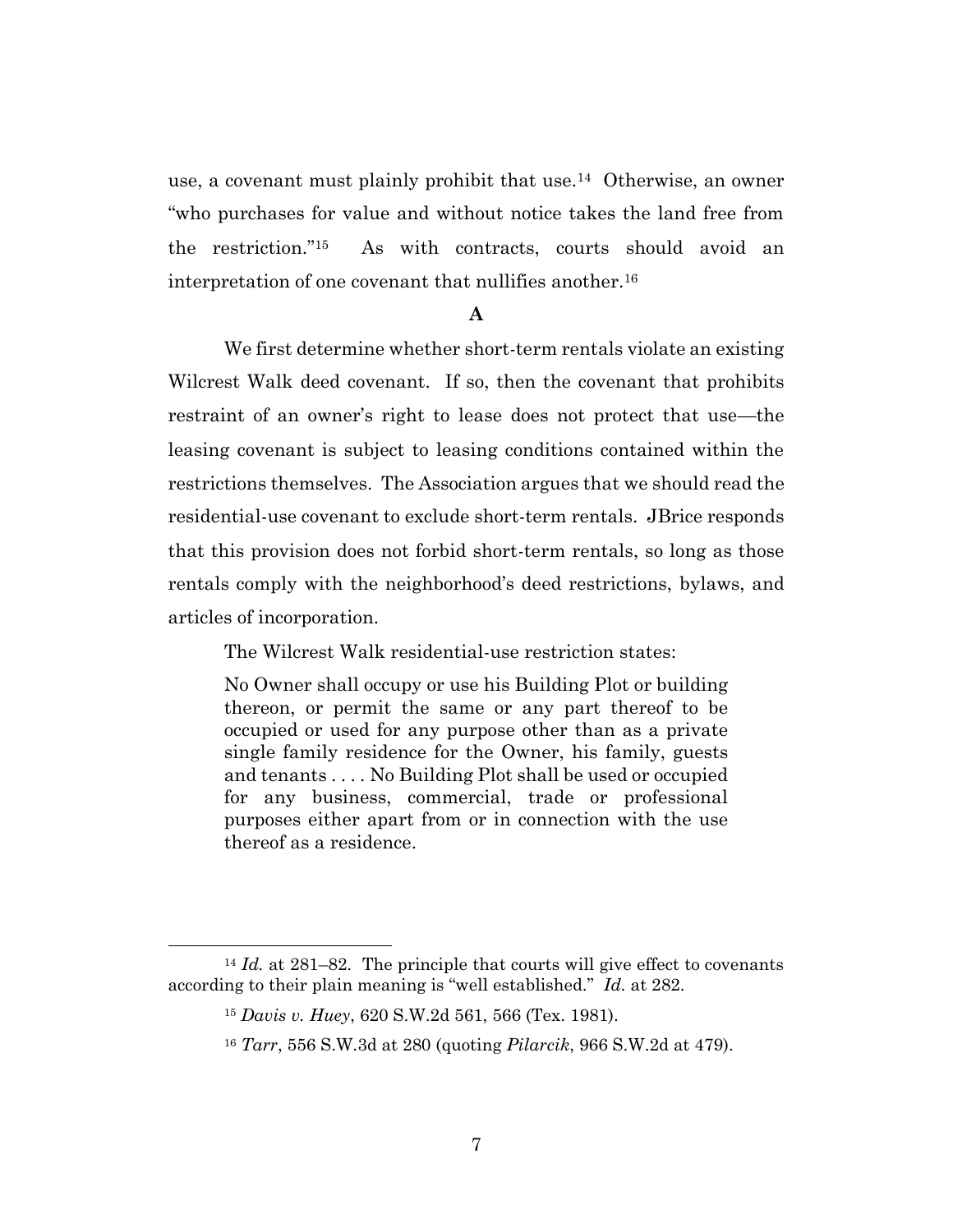Our Court interpreted a similar residential-use covenant in *Tarr v. Timberwood Park Owners Association*. 17 In *Tarr*, we held that covenants requiring "residential use" of the property do not exclude short-term rentals absent language requiring a minimum duration for a tenant's occupancy. <sup>18</sup> The homeowners' association in that case argued that "residential" implies physical occupancy with an intent to remain for a substantial period of time. 19 Our Court rejected this characterization because the covenant language "includes no such specification and remains otherwise silent as to durational requirements."20 Similarly, though the single-family-residence covenant limited the type of structure that an owner could build, it did not limit leasing activity. 21

In an effort to distinguish *Tarr*, the Association argues that the Wilcrest Walk residential-use covenant regulates the *use* of the property, unlike the restriction in *Tarr*, which merely regulated activity occurring *on* the property. JBrice generates rental income from its leases, which, the Association argues, makes JBrice's *use* commercial rather than residential. Further, in the Association's view, a short-term tenant's use is not residential; rather, courts should classify such tenants as licensees, like hotel guests, instead of true lessees. Finally,

- <sup>19</sup> *Id.* at 288.
- <sup>20</sup> *Id.* at 291.
- <sup>21</sup> *Id.* at 287.

<sup>17</sup> *Id.* at 288.

<sup>18</sup> *Id.* at 290–91.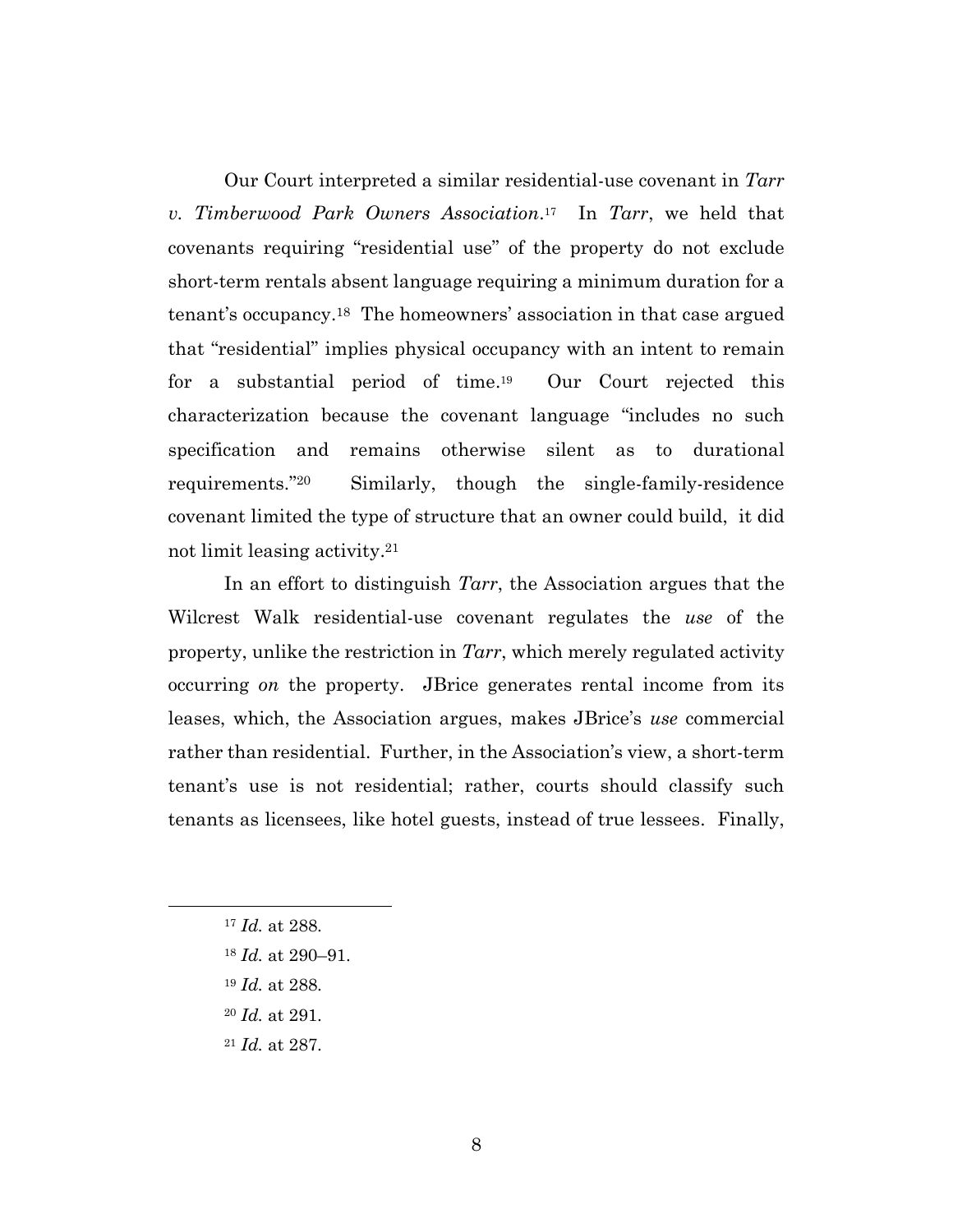the Association notes that the Wilcrest Walk covenant requires an occupant's use to be both residential and "private."

JBrice responds that *Tarr* squarely holds that "residential use" and its variants do not restrict short-term rentals absent express language in the deed covenants. Rental income does not violate the prohibition on commercial use because it is residential occupation that generates the income, not commercial activity on the property. JBrice observes that the Wilcrest Walk deed covenants set no minimum duration for townhome rentals. The "private" use restriction in the covenants refers to a resident's exclusive possession of the property, not a prohibition on short-term rentals. Finally, JBrice argues that the Association's interpretation ignores the Wilcrest Walk covenant that forbids lease restrictions by implication: other than the covenants, the articles of incorporation, and the bylaws, "there shall be no restriction on the right of any townhouse owner to lease his unit."

# **B**

Like the restriction in *Tarr*, the Wilcrest Walk residential-use covenant describes the permitted use of a townhome and imposes no minimum on the duration of a lease agreement.<sup>22</sup> The reading of "residential" the Association advances—that the term implies a lease of a particular duration—is identical to the reading we rejected in *Tarr*. We reject it here as well.

<sup>22</sup> *See id.* at 288 (observing that the use restriction provided that the tract "shall be used solely for residential purposes, except tracts designated . . . for business purposes").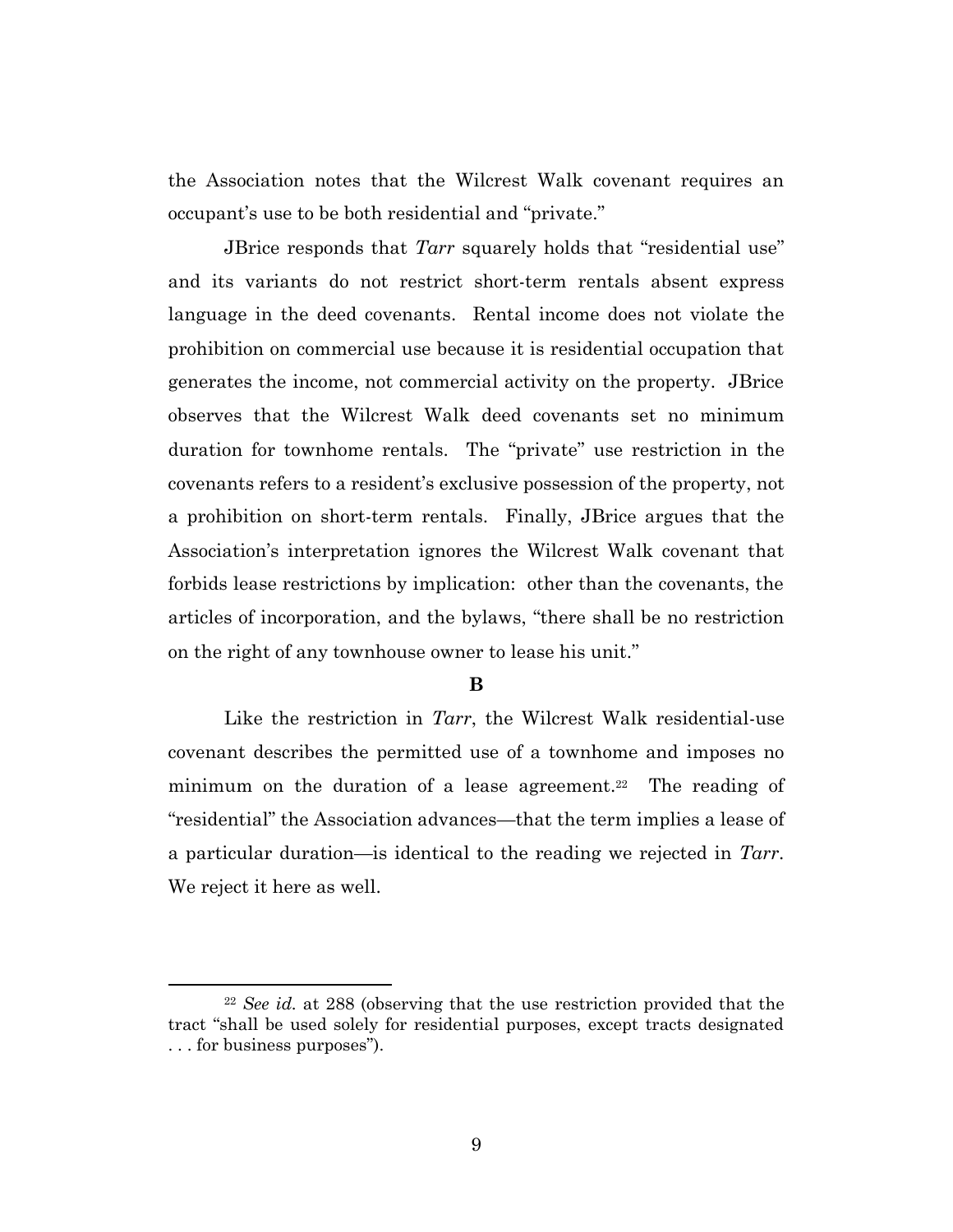The Association notes that we did not address in *Tarr* whether "establishing an LLC and generating income from [the] property" violates a residential-use covenant.23 In *Tarr*, we observed that "another court may reach a different conclusion if the covenant it reviews defines 'residential' or 'business' uses by specifically enumerating prohibited conduct." <sup>24</sup>

The Wilcrest Walk covenants, however, do not preclude rental income generated by residential occupancy, just as in *Tarr*. 25 The townhomes are not "to be occupied or used for any purpose other than as a private single family residence *for the Owner, his family, guests and tenants*." <sup>26</sup> Thus, the Wilcrest Walk covenants except tenant use from commercial activity by equating tenant use with owner, family, and guest use. When the income derived from a use is in the form of rent, and the nature of that use is residential occupancy, then this residential-use provision does not prohibit it. As JBrice notes, its leasing business does not occupy the premises; its tenants do. Because tenants are included among those permitted to use the townhomes, with no expressed restriction as to the minimum duration of such use, a short-term tenant does not violate the residential-use covenant.

Nor does the required "private" character of the use impose a minimum limit on the duration of a lease. In this context, "private"

- <sup>24</sup> *Id.* at 291.
- <sup>25</sup> *Id.* at 290–91.
- <sup>26</sup> Emphasis added.

<sup>23</sup> *Id.* at 289.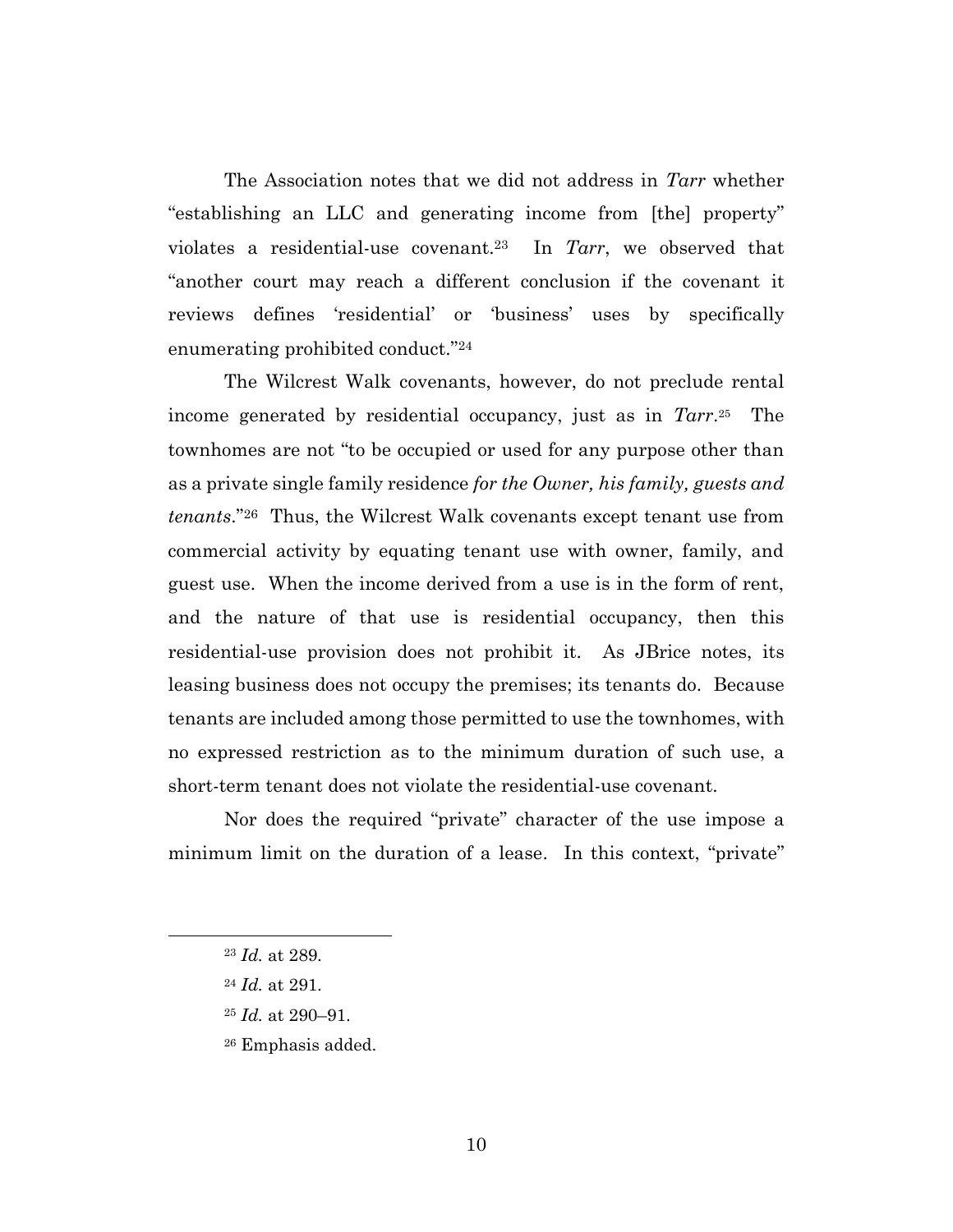means "for the use of one particular person or group of people only."<sup>27</sup> In the Wilcrest Walk covenants, such a group expressly includes "tenants," which deprives "private" of the meaning the Association assigns the term. To conclude that "private" use means "noncommercial" use would render the commercial-use prohibition—and its exception for tenants—superfluous.<sup>28</sup> Even if "private" ordinarily could evoke non-commercial use, the commercial use provision excepts tenant occupancy, and it requires no minimum duration for the exception to apply. In *Tarr*, we held that commercial- and business-use prohibitions do not, without more, impose a durational limit on leasing.<sup>29</sup> The addition of "private" in the covenant does not do so either.

The Association argues that short-term occupancy is not private, and thus it is different in character from long-term rentals. The Association equates short-term occupancy to hotel use. JBrice responds

<sup>27</sup> *Private*, New Oxford American Dictionary (3d ed. 2010). The Association seeks to equate "private" with "non-commercial," relying on the court of appeals' decision in *Wein v. Jenkins*, No. 03-04-00568-CV, 2005 WL 2170354, at \*3 (Tex. App.—Austin Sept. 9, 2005, no pet.). In *Wein*, the court upheld a determination that "the phrase 'single-family, private residential purposes' does not include the operation of any 'commercial business in the nature of a hotel, "bed & breakfast," inn, or venue for parties, business meetings, or retreats.'" *Id.* at \*2–3. *Tarr*, however, distinguished the uses in *Wein* from short-term rentals where business does not take place on-site. *Tarr*, 556 S.W.3d at 292 n.15.

<sup>28</sup> *See King v. Dall. Fire Ins. Co.*, 85 S.W.3d 185, 193 (Tex. 2002) (noting that courts construe contracts to "give effect to all contract provisions, and render none meaningless").

<sup>29</sup> *Tarr*, 556 S.W.3d at 290–91*.*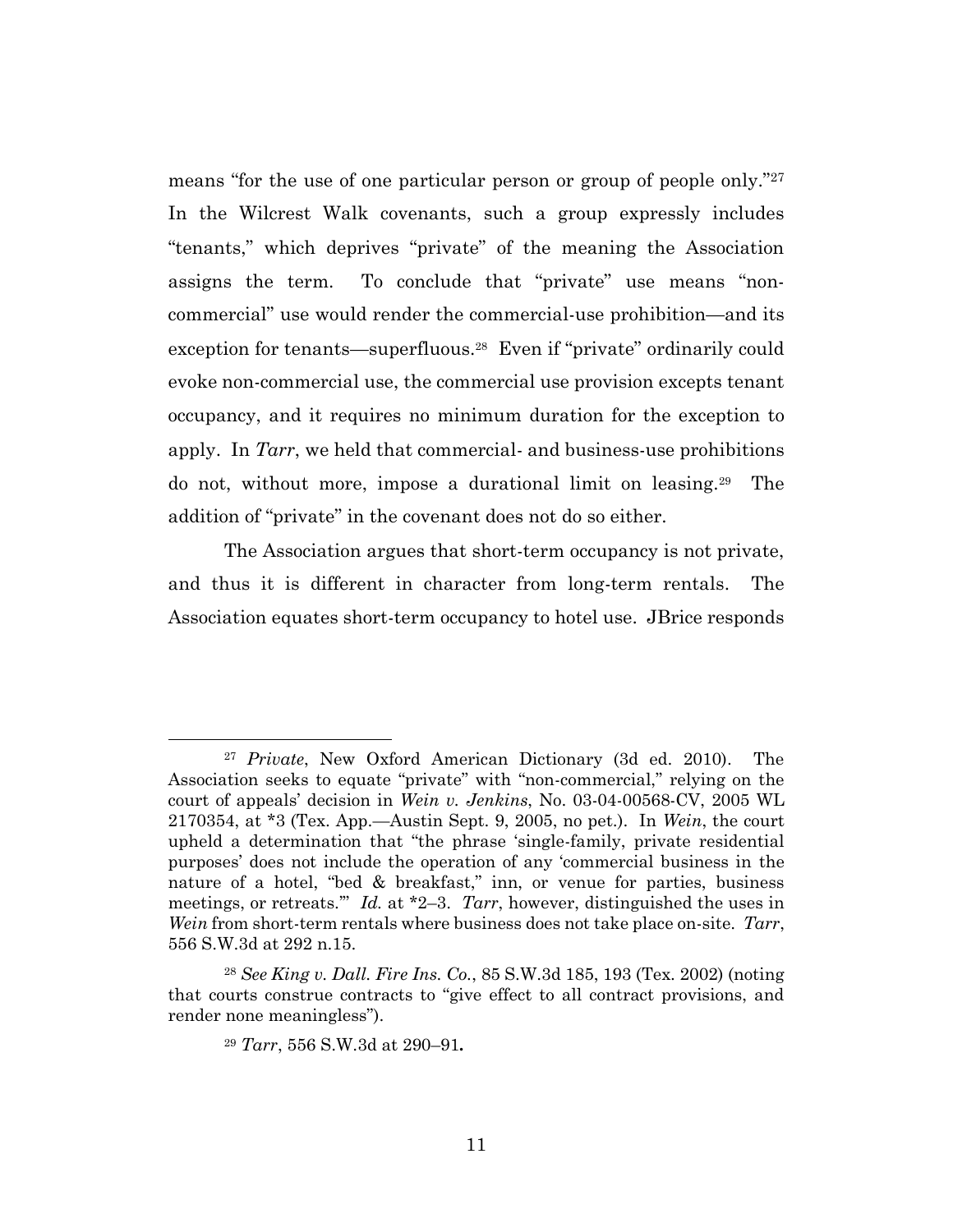that the lease agreement is no different in either case.<sup>30</sup> We decline to differentiate between short-term and long-term tenancy in a manner that the covenants themselves do not. The Association introduced no agreement to demonstrate that JBrice granted a license rather than a tenancy to occupants of its townhomes.

We reject the Association's attempt to categorize leases of a particular term as something other than a lease. A lease is "[a] contract by which a rightful possessor of real property conveys the right to use and occupy the property in exchange for consideration[.]"31 We observed in *Tarr* that a short-term rental is a lease so long as it maintains the characteristics of a lease; namely, the right to use and occupy the property. <sup>32</sup> JBrice contracts with tenants to allow them the right to exclusively occupy the townhomes for the duration specified in the rental agreements; the evidence does not indicate otherwise. The trial court had no basis from which to conclude that JBrice's rental agreements were not leases.<sup>33</sup>

<sup>30</sup> The Association argues that a short-term rental is more like a hotel license because a short-term renter is a transient occupant. JBrice's shortterm rentals are advertised to the general public as a hotel alternative and are subject to occupancy tax. In response, JBrice contends that a short-term rental is a true lease because a short-term renter contracts for the right of exclusive possession of a property. Under *Tarr*, a short-term rental—even one subject to hotel occupancy taxes—is not a hotel use if the owner conducts no business onsite. *See Tarr*, 556 S.W.3d at 292 & n.15. This distinction applies here as well.

<sup>31</sup> *Lease*, Black's Law Dictionary (11th ed. 2019).

<sup>32</sup> *Tarr*, 556 S.W.3d at 290–91.

<sup>&</sup>lt;sup>33</sup> JBrice's listings indicate that tenants are subject to minimum stays, house rules, and other terms.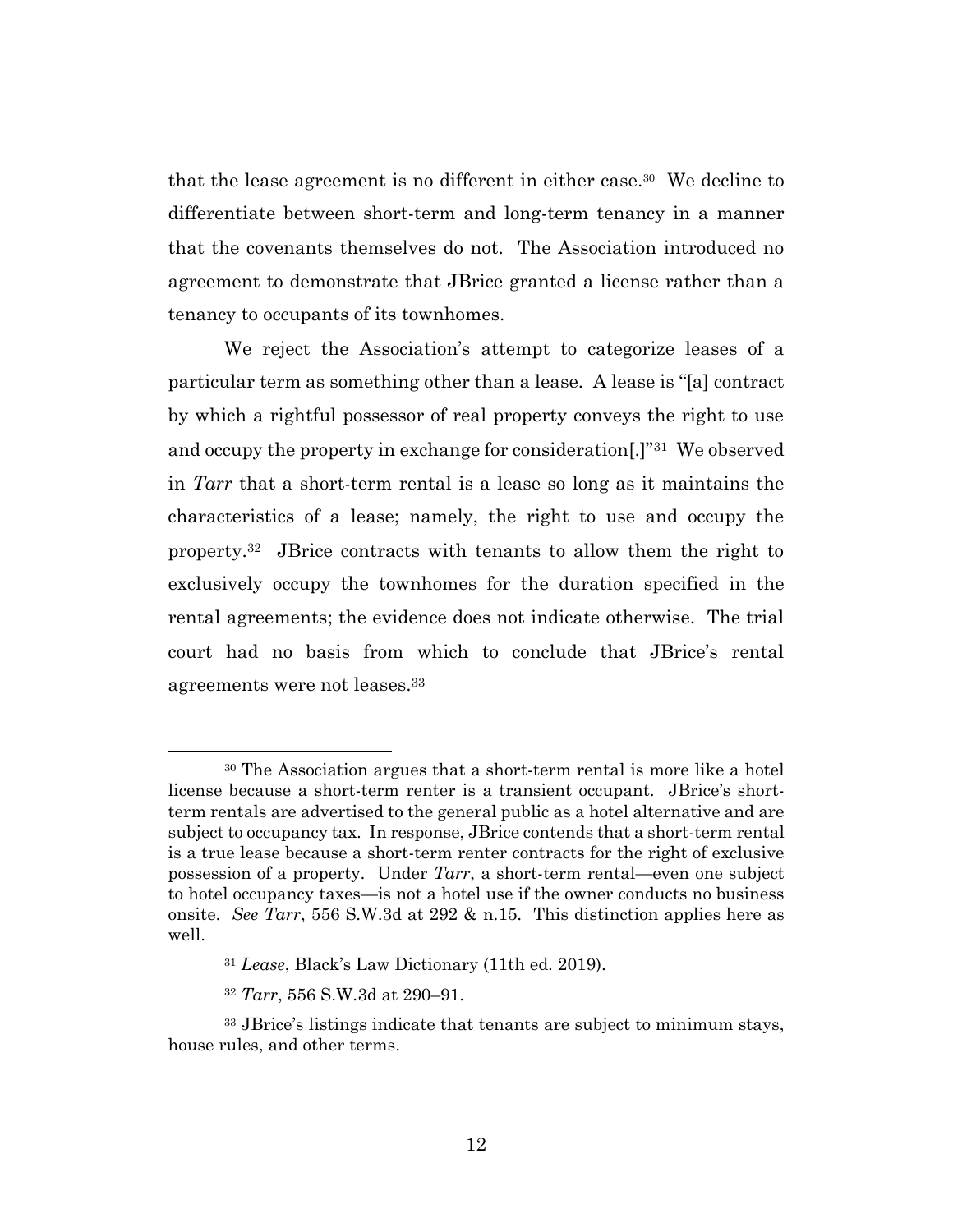Of the limits on leasing that exist within the Association's covenants, none imposes a minimum lease term. In interpreting covenants, courts do not extrapolate restrictions beyond those to which the owners agreed—particularly here, where the covenants expressly forbid it.<sup>34</sup> Because the Wilcrest Walk covenants do not require owners who choose to rent their townhomes to do so for a particular duration, the trial court erred in imposing a minimum lease term by injunction.

**C**

Having concluded that the Wilcrest Walk covenants do not prohibit short-term rentals, we next determine whether the Property Code independently authorizes the Association to prohibit them.

In response to JBrice's suit, the Association adopted new rules that prohibit rentals subject to the state's Hotel Occupancy Tax—in other words, rentals of fewer than 30 days.35 The court of appeals held that the Property Code authorized these rules.<sup>36</sup> This is error, JBrice argues, because the Wilcrest Walk covenants provide the first and last word on leasing. The "no restriction" on an owner's right to lease is a covenant that deprives the Association of the independent authority to restrict leasing, effectively preempting any rule-making authority that Section  $204.010(a)(6)$  grants.

<sup>34</sup> *Tarr*, 556 S.W.3d at 280; *Wilmoth*, 734 S.W.2d at 657 ("The words used in the restriction, and the restriction as a whole, may not be enlarged, extended, stretched or changed by construction.").

<sup>35</sup> *See* Tex. Tax Code §§ 156.051(a), .001(b), & .101 (imposing Hotel Occupancy Tax on purchaser of right to use or occupy hotel room, including short-term rental, but not on permanent resident, i.e., "person who has the right to use or possess a room in a hotel for at least 30 consecutive days").

<sup>36</sup> 638 S.W.3d at 718.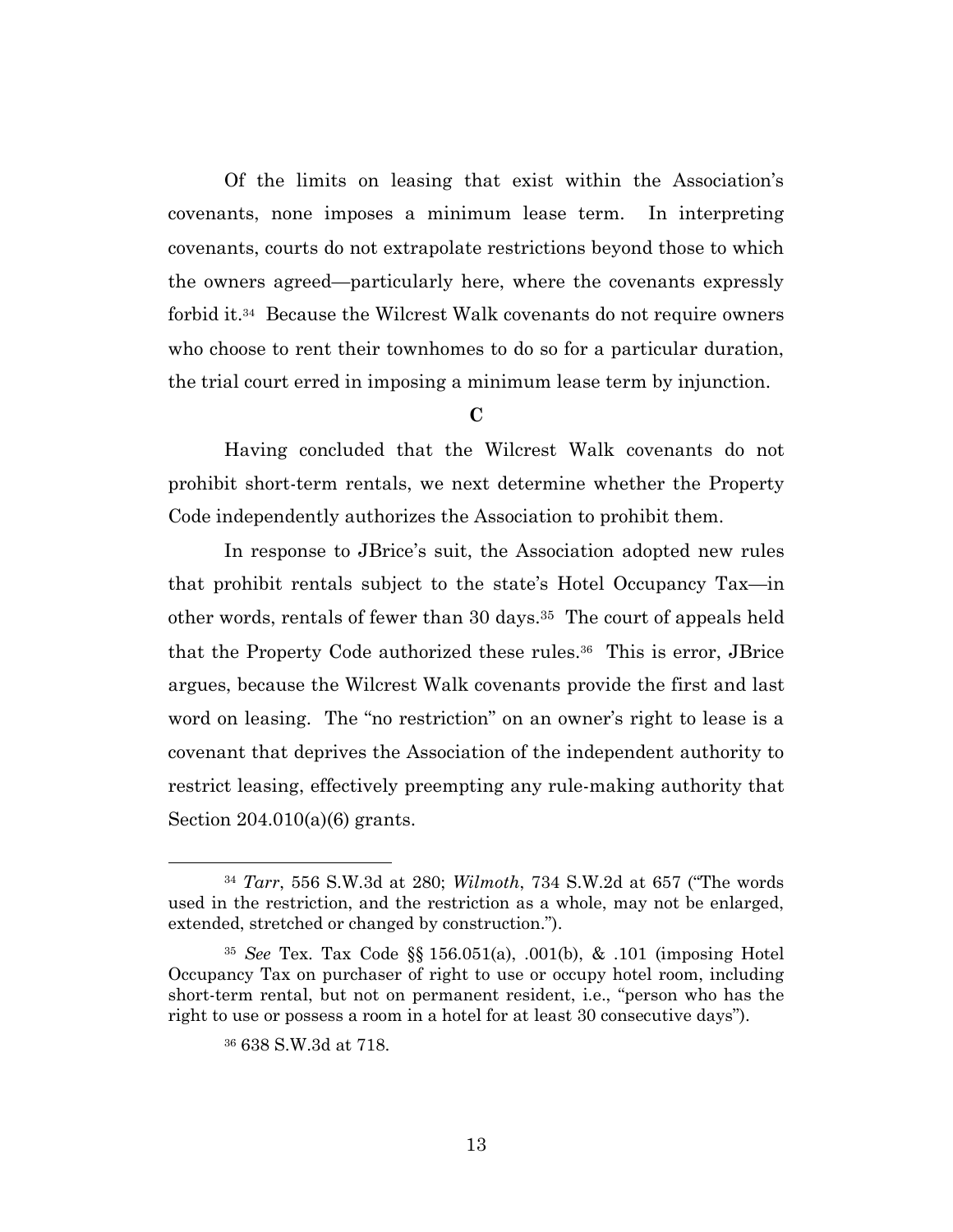The Association responds that the Wilcrest Walk covenants and the Association's rules do not conflict because the rules simply "flesh out and particularize" leasing so as to further define it in the deed restrictions. In addition, in the Association's view, short-term rentals do not constitute "leasing."

Section 204.010(a)(6) permits property associations within Harris County to regulate property uses within a given subdivision, unless the governing documents say the association cannot:

*Unless otherwise provided by the restrictions or the association's articles of incorporation or bylaws*, the property owners' association, acting through its board of directors or trustees, may . . . regulate the use, maintenance, repair, replacement, modification, and appearance of the subdivision[.] 37

The important caveat at the outset of the statute prevents association actions contrary to the owners' agreements found in the deed restrictions. Our Court has upheld the statute's limitation when the deed restrictions "otherwise provided" that the association lacked authority to adopt contrary rules.<sup>38</sup> The property owners in *Brooks v. Northglen Association* challenged the association's assessment increases. <sup>39</sup> Because the deed restrictions in that case limited annual increases to a prescribed mechanism, we held that the association's unilateral assessments conflicted with the deed restrictions' explicit provisions for increasing assessments. 40

 $37$  Tex. Prop. Code § 204.010(a)(6) (emphasis added).

<sup>38</sup> *Brooks v. Northglen Ass'n*, 141 S.W.3d 158, 166–68 (Tex. 2004).

<sup>39</sup> *Id*. at 166.

<sup>40</sup> *Id.* at 168.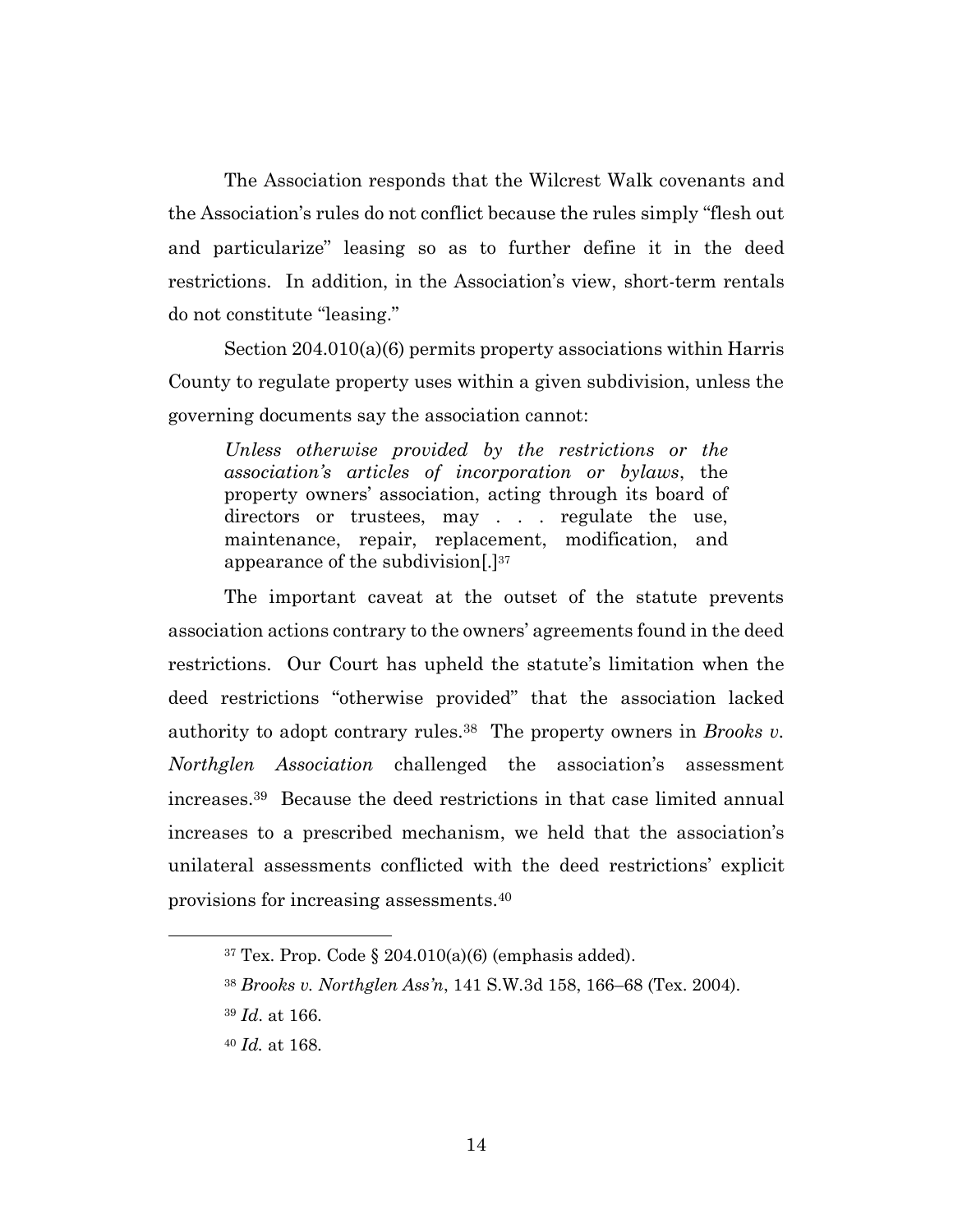Like the assessment increases in *Brooks*, the Association's rules prohibiting short-term rentals conflict with the Wilcrest Walk deed restrictions because the restrictions "otherwise provide" that the Association must not restrain an owner's right to lease a townhome beyond restrictions found in the neighborhood's governing documents. Absent an express covenant or bylaw, "there shall be no restriction on the right of any townhouse owner to lease his unit." "No restriction" means no restriction. The covenants are not silent as to the Association's authority to adopt additional rules affecting owners' leasing rights.

Because the Association's rules conflict with the deed restrictions, we hold that Section  $204.010(a)(6)$  did not grant the Association independent authority to adopt them.

# **D**

The Association is not without recourse against conduct of short-term tenants or rental-property owners that unduly interferes with the use and enjoyment of other owners within the community. Should seventy-five percent of the townhome owners agree, the deed restrictions permit the neighborhood to amend the covenants to restrict leasing. And, under the current version of the deed restrictions, the Association may pursue relief from a tenant's nuisance or annoyance.<sup>41</sup>

<sup>41</sup> The nuisance restriction provides: "No noxious or offensive activity shall be carried on upon any Building Plot, or the Common Area, nor shall anything be done thereon which may be or may become an annoyance or nuisance to the other Owners." The annoyance restriction provides:

No activity shall be carried on upon any Building Plot or the Common Area which might reasonably be considered as giving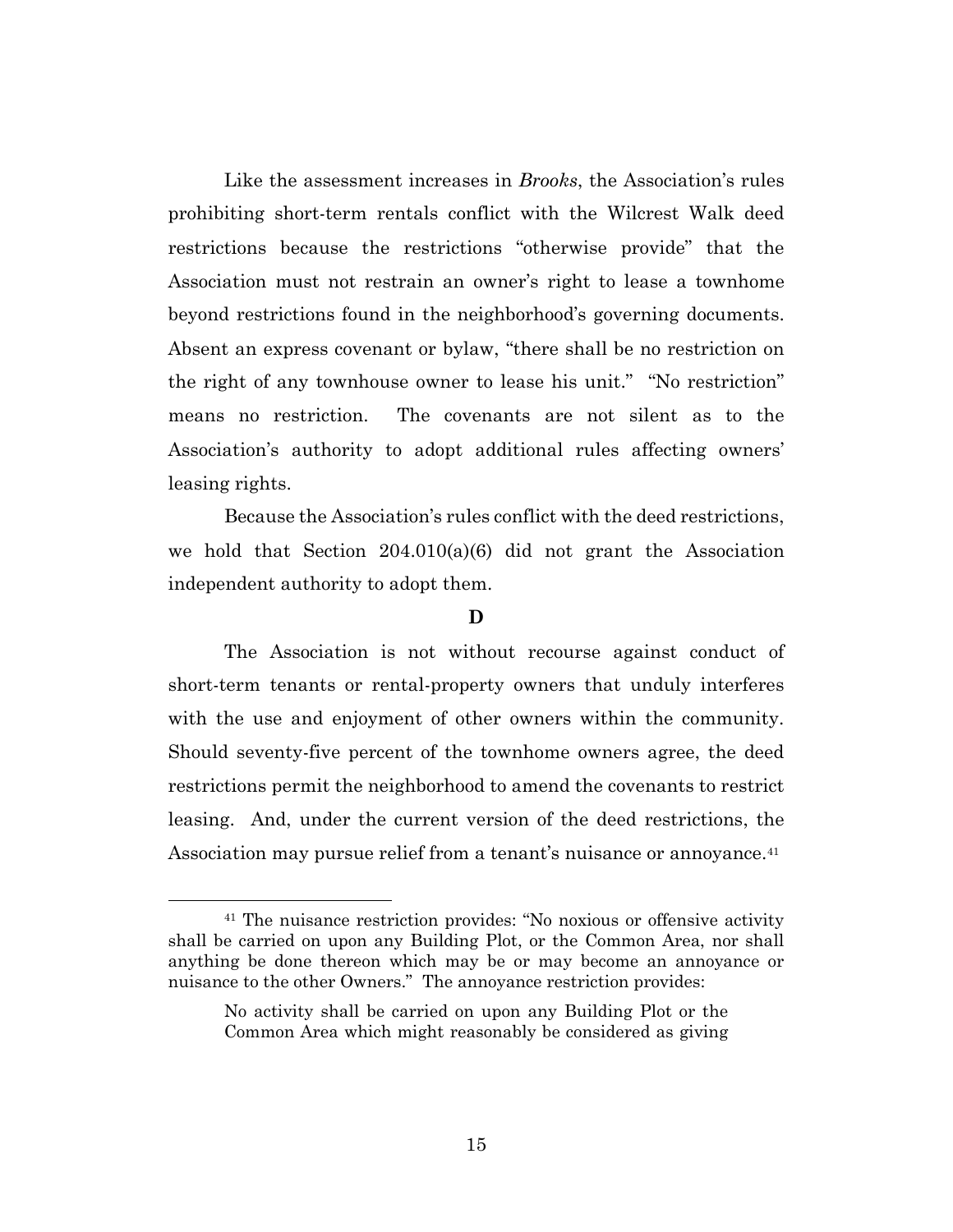The Association urges us to affirm the judgment on the alternative ground that JBrice breached the annoyance and nuisance provisions. While the Association pleaded such a breach, the final judgment affords no relief based on this claim. The judgment expressly recites that the Association "non-suited its nuisance claims."<sup>42</sup> We thus decline the Association's request to uphold the judgment based on a liability theory that the trial court did not find.

\* \* \*

We hold that the deed restrictions in this case do not prohibit short-term rentals. We further hold that Property Code Section 204.010(a)(6) does not independently authorize a homeowners' association to adopt rules prohibiting short-term rentals when the neighborhood covenants expressly limit restraints on an owner's right to lease not found within the covenants themselves. Because neither the deed covenants nor the Property Code authorizes the Association's limits on short-term leasing, the trial court erred in granting injunctive relief forbidding short-term rentals. We reverse the judgment of the

annoyance to neighbors of ordinary sensibilities and which might be calculated to reduce the desirability of the Properties as a residential neighborhood . . . . The Board of Directors of the Association shall have the sole and exclusive discretion to determine what constitutes an annoyance.

<sup>42</sup> This is consistent with the Association's representations at final judgment. The trial court did not adopt findings of fact or conclusions of law, but the Association proposed conclusions that premised relief based only on violations of the residential-use provision and the Association's authority to adopt amended rules barring short-term rentals. Consistent with the trial court's final judgment incorporating the Association's nonsuit of "its nuisance claims," the Association did not request findings or conclusions that JBrice had breached the nuisance or annoyance deed covenants.